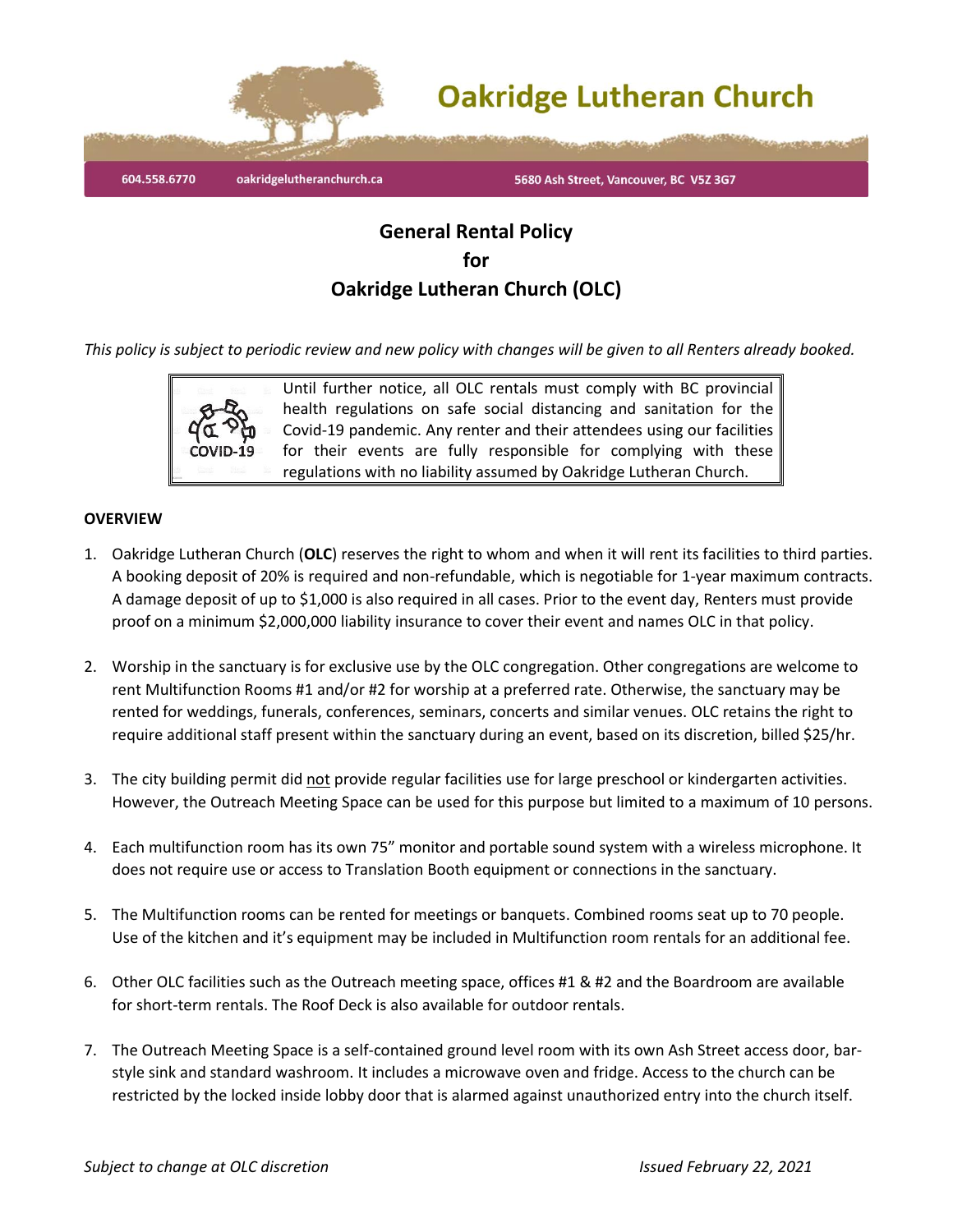# *General Information and Policy for Rentals Page 2 of 3*

- 8. Designated furnishings such as folding tables, chairs, etc. are also available for rent during third party events. None are to be removed from the premises without written permission. A set up fee will apply.
- 9. Use of the large screen monitors in the Outreach, Boardroom and Multifunction rooms are included in the rental. This allows connection to a laptop or USB memory stick for presentations and media. Two portable microphone & speaker systems are also available for a usage fee.
- 10. No signage is allowed on the outside of the building (walls, doors, windows) but the 75" digital billboard in the church lobby may be used instead for the event. Temporary free-standing event signage outside the premises may be allowed after review. Notices on the church website for an event can also be arranged.

## **BOOKING**

All Renters of any OLC facilities, equipment or services are bound by the following terms and conditions:

- 1. Bookings must include allowance for the Renter's arrival, set-up, cleaning and exit from the facility within the booked time. With a minimum 72 hours' notice, OLC staff will arrange for chairs, tables and other booked resources to be set up in advance of arrival/event start time, with final arrangement and adjustment of such placements undertaken by the Renter. Rentals exceeding their booking time will be charged extra.
- 2. Deposits or payments (up to \$3,000 per transaction) can be sent by INTERAC E-transfer as "Auto Deposit" to: *etransfer@oakridgelutheranchurch.ca*

Be sure to include Contact Info, Event Name & Date, etc. in the E-transfer message for proper processing.

3. Deposits or payments by cheque (no cash) can be mailed to:

 *Oakridge Lutheran Church 5680 Ash Street, Vancouver, BC V5Z 3G7 Attention Facility Rentals*

Be sure to post this with sufficient delivery time to be received by mail well in advance of your event.

- 4. Damage deposit and proof of liability insurance must be received by OLC 2 weeks before scheduled event.
- 5. For resources booked through OLC such as chairs, tables, etc., Renters may optionally have chairs, tables, etc. pre-set by OLC staff for a labour fee of \$25/hr with a possible minimum 4-hour call. These items may not be removed from the OLC premises.
- 6. Chairs in worship rooms and offices are not allowed on roof deck or outside the building. Appropriate folding chairs and tables are allowed on the roof deck with written permission from OLC.
- 7. All public events are subject to a custodial labour charge of \$35/hr on a minimum basis of 2 hours to account for additional cleaning required following an event.
- 8. OLC retains the right to require additional staff present within the sanctuary during an event, based on its discretion, billed \$25/hr.